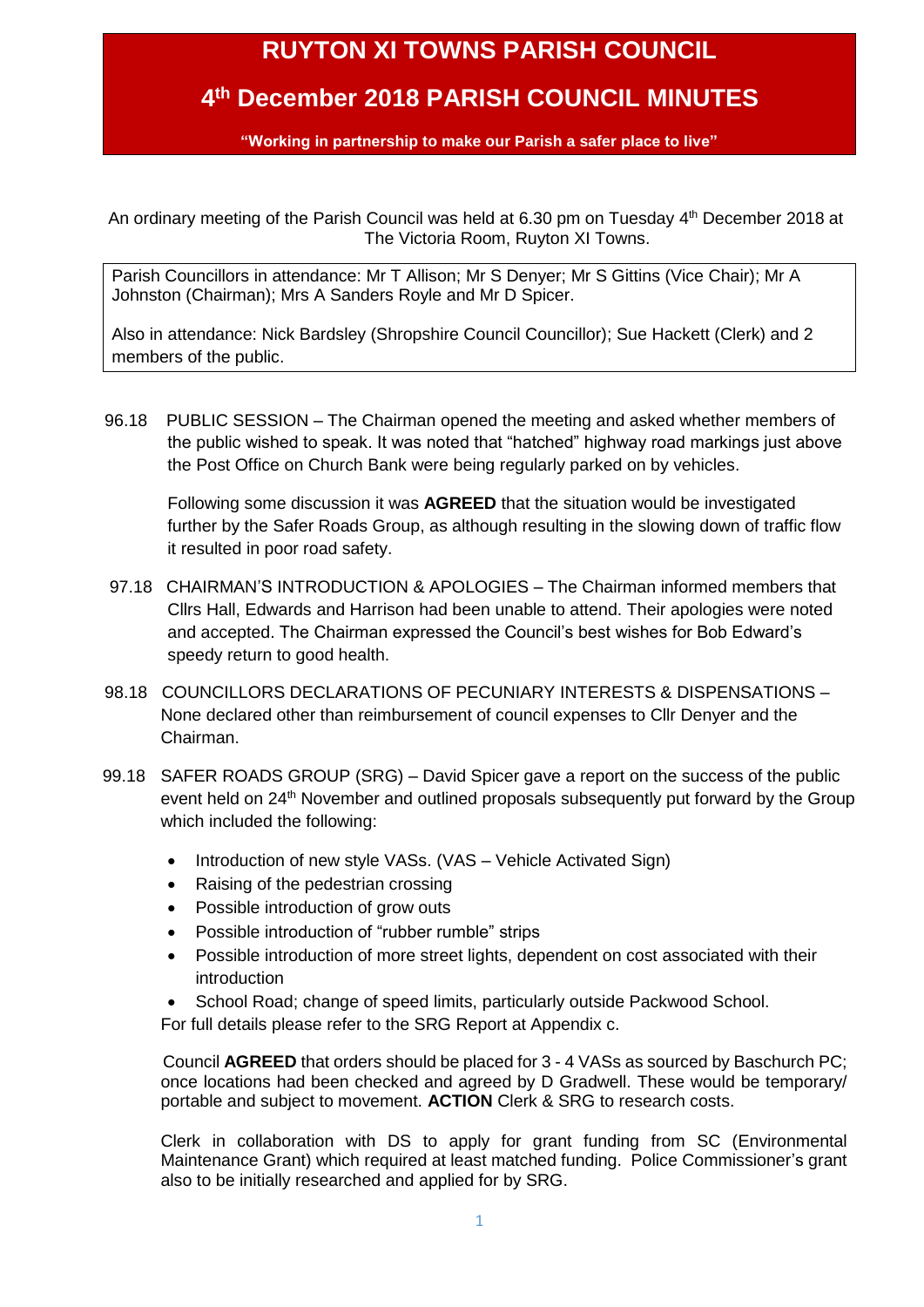Clerk to research cost of installing additional street lights on the Brownhill; and on costs of maintaining them, if any should they not be adopted by SC. In order to enforce a 20 mph speed limit, the exact distance between street lights to be established.

- 100.18 SHROPSHIRE COUNCIL (SC) REPORT Councillor Nick Bardsley gave his report and summarised the following:
	- Success of the newly installed VASs at Baschurch
	- SC's success in obtaining a £7M highway repairs and maintenance grant
	- His support for the PC's intention to lobby Great Ness & Little Ness PC for a contribution towards the costs of maintaining the Cliffe.
- 101.18 PURCHASE OF THE CLIFFE The Clerk reported that the solicitor was currently progressing the searches as the Clerk had arranged for the relating payment in late November. The solicitor's quoted purchasing costs relating to the Cliffe had risen due to the additional work requested by Council. Council requested that the Clerk obtains a completion date from the solicitor.

The Clerk requested that councillors examine the SC 3 year maintenance contract; which had been circulated in November as payment of £3,000 was due in April 2019. **ACTION** Item to be tabled at January meeting.

It was **AGREED** that Cllrs Gittings, Allison and Johnston be delegated with the task of organising the Council's promotional material announcing ownership of the Cliffe.

- 102.18 WW1 BEACON EVENT Cllr Sanders Royle reported on the success of the event which had been attended by just over 250 people. The Clerk stated that she had been informed that the Parish had donated nearly £900 towards the Poppy Appeal which was an exceptional sum for a relatively small parish. The Chairman thanked Cllr Sanders Royle for organising the event on behalf of the Council.
- 103.18 COUNCIL CONFIRMATION & ACCEPTANCE OF PREVIOUS MEETING MINUTES Draft minutes of the Council meeting held on 6th November 2018 as circulated and uploaded to the Council's website in draft were unanimously **RESOLVED** as accurate following a minor amendment to the title. Following which the Chairman was instructed to sign them as such

#### 104.18 FINANCE

a. Council considered the following invoices/reimbursement claims to be authorised for payment. It was **RESOLVED** that the cheque payments be made as Cllrs Spicer and Johnston had checked the supporting paperwork. Whilst the Clerk had acted as second signatory on the cheque paid to the Chairman.

Those payments denoted with \* are in retrospect. It was noted that donations made to RBL Poppy Appeal were made using LGA 1972 s137 power.

| Chq No | Payee                             | Description                                                                                  | £ Total | £ VAT |
|--------|-----------------------------------|----------------------------------------------------------------------------------------------|---------|-------|
| 945    | RBL Poppy Appeal                  | Wreaths                                                                                      | 55.00*  |       |
| 946    | <b>Hatchers Solicitors</b><br>LLP | Cost of Searches - Cliffe<br>Purchase                                                        | 328.15* |       |
| 947    | D Peate                           | Village maintenance,<br>includes removal of<br>hanging baskets,<br>recreational grounds work | 442.00  |       |
| 948    | S Denyer                          | WW1 street light poppies<br>project                                                          | 25.00   | 5.00  |
| 949    | A Johnston                        | <b>Bulbs and flowers</b>                                                                     | 12.00   | 1.98  |
| 945    | <b>RBL Poppy Appeal</b>           | Wreaths                                                                                      | 25.00   |       |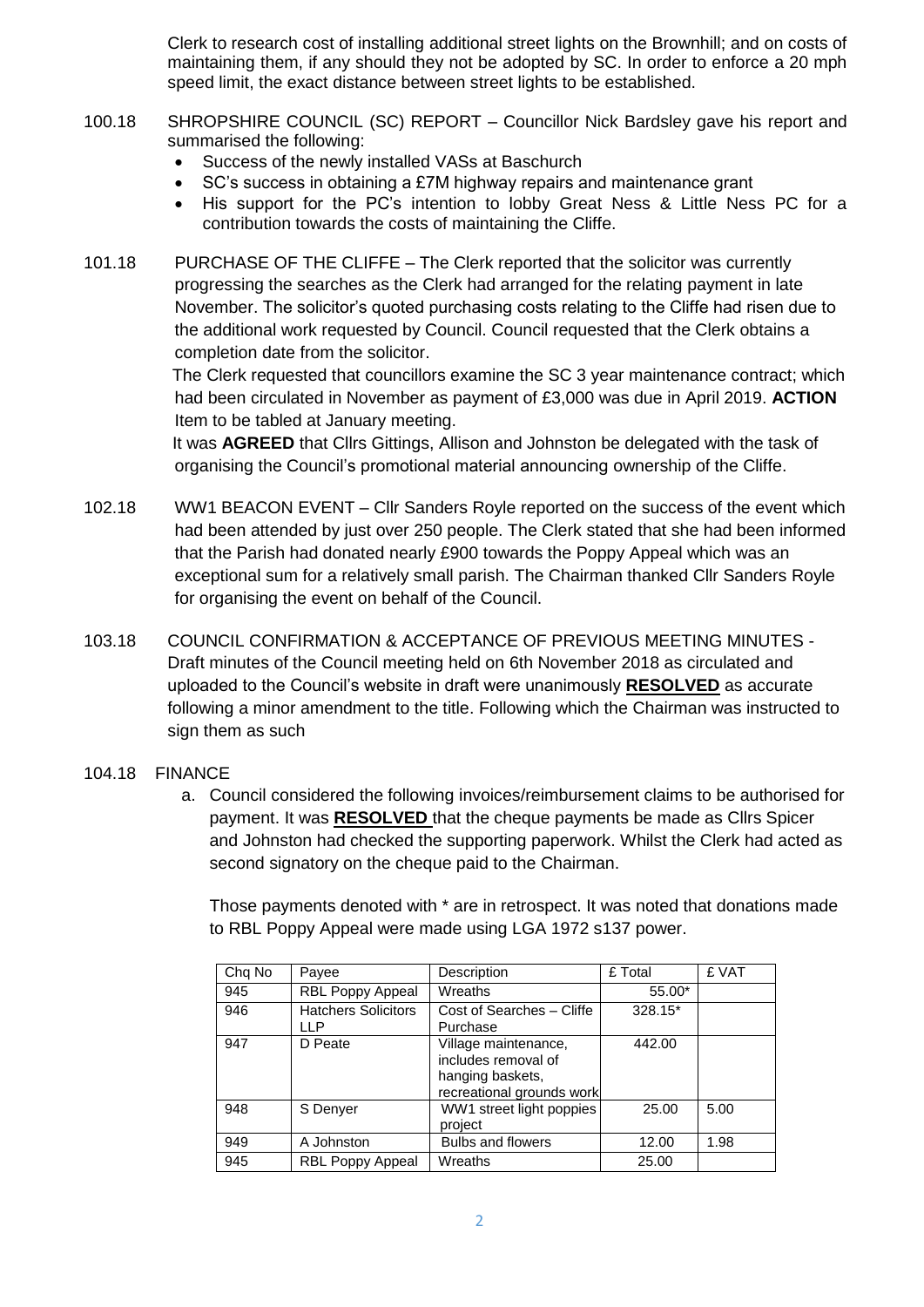b. Parish Council's Budget (Draft 2) 2019/20 – The Draft Budget was discussed and amended to reflect decisions made by Council as follows:

#### Receipts:

 Road Safety Schemes – In order to finance the proposed SRG schemes £28,000 was estimated as needed. By financing this over 4 years the precept income would need to be increased by £21,600 over the 4 years; i.e. annually by approximately £5,040. It was hoped that grant funding would be sort to meet the shortfall. As a result Council unanimously **RESOLVED that a precept of £31,000** be set for 2019/20. To be further discussed at the January 2019 meeting when further information concerning council tax would be available.

#### Payments:

- Clerk's Salary- Council **AGREED** that the Clerk be awarded the NALC approved salary increase for 2019/20.(w/e 1/4/2019)
- Road Safety Schemes Council unanimously **RESOLVED** that £8,000 be budgeted for in the year 2019/20 to cover the proposed SRG schemes as per Min 99.18. Whilst the budgeted amount of £4,000 be spent in 18/19 or ring fenced.
- Neighbourhood Plan Council **AGREED** that £Nil was to be budgeted.
- Youth Club Grants Council **AGREED** that £500 would be allocated to this; however awaited confirmation of the number of local young people attending Nesses Youth Club.
- War Memorial Council **AGREED** that £Nil was to be budgeted; and reliance placed on Reserves.

The amended 2019/20 Budget with Total Budgeted Expenditure of £54,590 and Precept Request of £31,000 was unanimously **RESOLVED** as approved and adopted by Council. (Appendix c) The annual deficit of £19,720 ( Receipts minus Payments) expected to be met from Reserves and primarily relating to the LED upgrade scheme.

#### 105.18 PLANNING

Council **AGREED** in retrospect the decision by councillors to make "No comment" to planning application Ref 18/05117/FUL; Upper Farm, Shotatton. Proposed: Replacement conservatory to rear.

The Clerk reported that the following SC planning decisions had been notified to the Council:

Ref: 18/04398/FUL, 7 The Oaklands; Ruyton XI Towns Proposed addition of a two storey extension. **SC Decision: Granted.**

Ref: 18/04105/FUL Corner House, Wigmarsh, West Felton Proposal: Proposed conversion of barn into residential dwelling **SC Decision: Refused**.

- 106.18 SHROPSHIRE COUNCIL LOCAL PLAN CONSULTATION Council **AGREED** to defer this to the January meeting. It was also **AGREED** that there was no need for an additional meeting in January.
- 107.18 CLERK'S UPDATE REPORT & COMMUNICATION (Appendix b) The Clerk summarised the report which was noted by Council. Cllrs Hall; Spicer and Allison who had expressed an interest in Planning, the Neighbourhood Plan and Housing Needs Questionnaire **AGREED** to meet with SC officers on the matter. The Chairman closed the meeting at 8.20pm; Wishing Everyone a Merry Christmas.

The next parish council meeting is to take place at 6.30 pm at The Victoria Room on 8 January 2019

Confirmed as accurate………………….. Cllr Andrew Johnston Chairman Date……………..